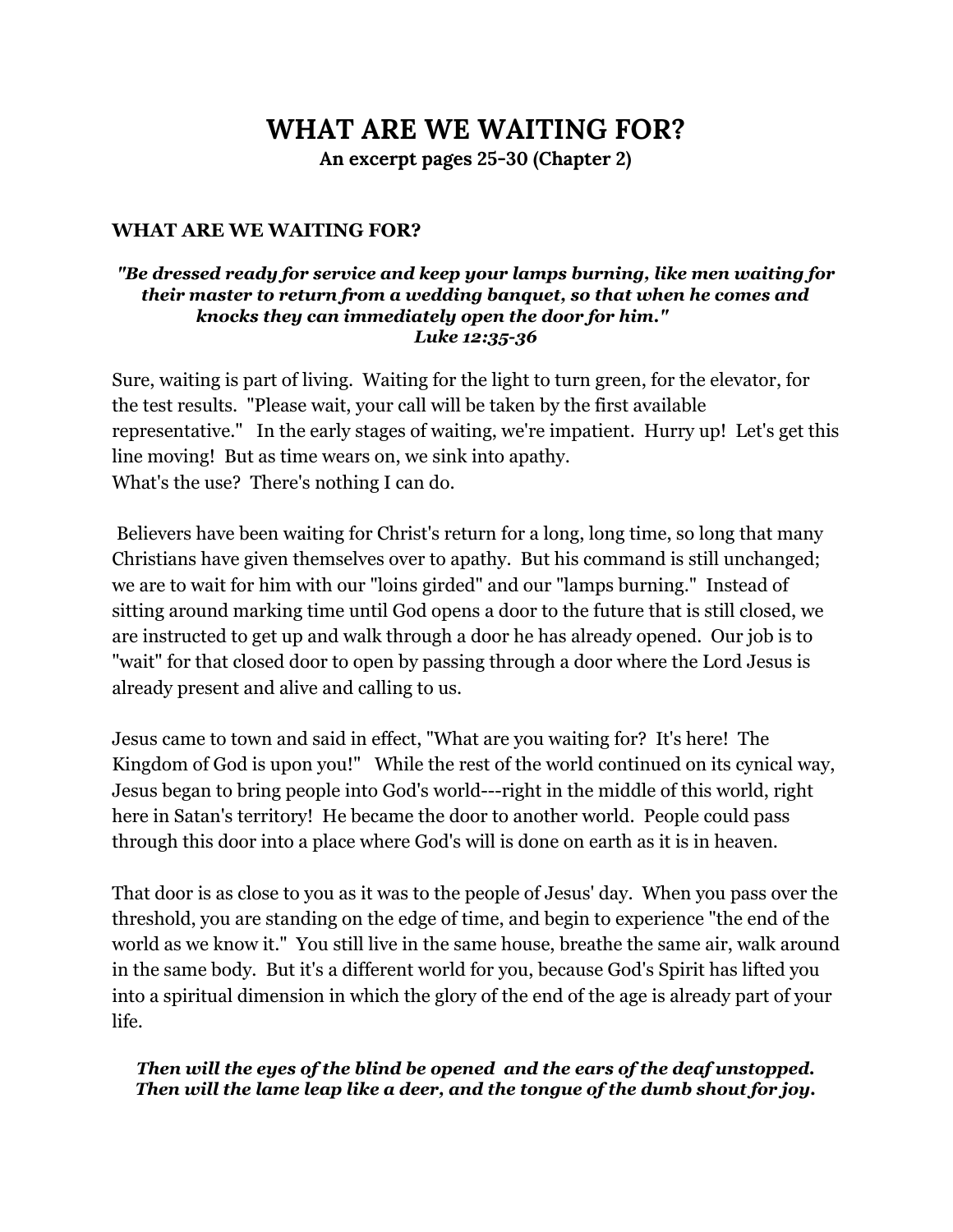### *Water will gush forth in the wilderness and streams in the desert. Isaiah 35:5-6*

This is a picture of the coming glory, but it is also a description of something that is going on right now all over the earth, including the place where you are as you read these words. People are being delivered from the power of Satan into God's world. Their eyes are being opened, so that they can see the hand of God at work in the midst of the chaos around them. Their ears are being unstopped, so they can hear the voice of the Shepherd, who leads them into a new kind of living. Their stumbling walk is being healed, so they can follow the Master in the paths of righteousness. Tongues are set free to offer praise to the God who not only waits for us at the end of time, but is with us now.

It's like waking up from a bad dream. It's like rising out of a grave and starting to live. It's like stepping out of a prison cell, and walking free. And it begins, not when the world comes to an end, not after you die, but now! We're standing on the edge of time, poised at the threshold of another world. We don't have to wait until the end to see the glory of God, we can see it now---and enter it.

For twenty centuries the world has continued on its way as if there is no "kingdom of God." The sun rises and the sun sets. The seasons come and go. Nations appear, triumph and disappear. But during these two millennia Jesus' followers have lived, not only in this world of earth-time, they have also lived in a dimension known only to faith. They have lived on the edge of time, on the brink of a new world which has not yet fully arrived. But the powers of this new world---God's kingdom in it's fullness---both penetrate and transcend this world of flesh and blood.

Jesus' followers are given the high privilege of tasting the age to come and walking in its light---now!

When Jesus instructed his disciples to …

## *"Be dressed ready for service and keep your lamps burning, like men waiting for their master to return from a wedding feast, " Luke 12:35-36a*

… he was teaching them how to live on the edge of time. He was saying in effect,

"This world of earth-time is not your home. The kingdom of God is your home, even while you wait for its fullness. Don't get too comfortable. Stay on your toes. Otherwise this world of earth-time will swallow you."

## "*But suppose that servant says to himself, 'My master is taking a long time in coming,' and he then begins to beat the menservants and women servants and to*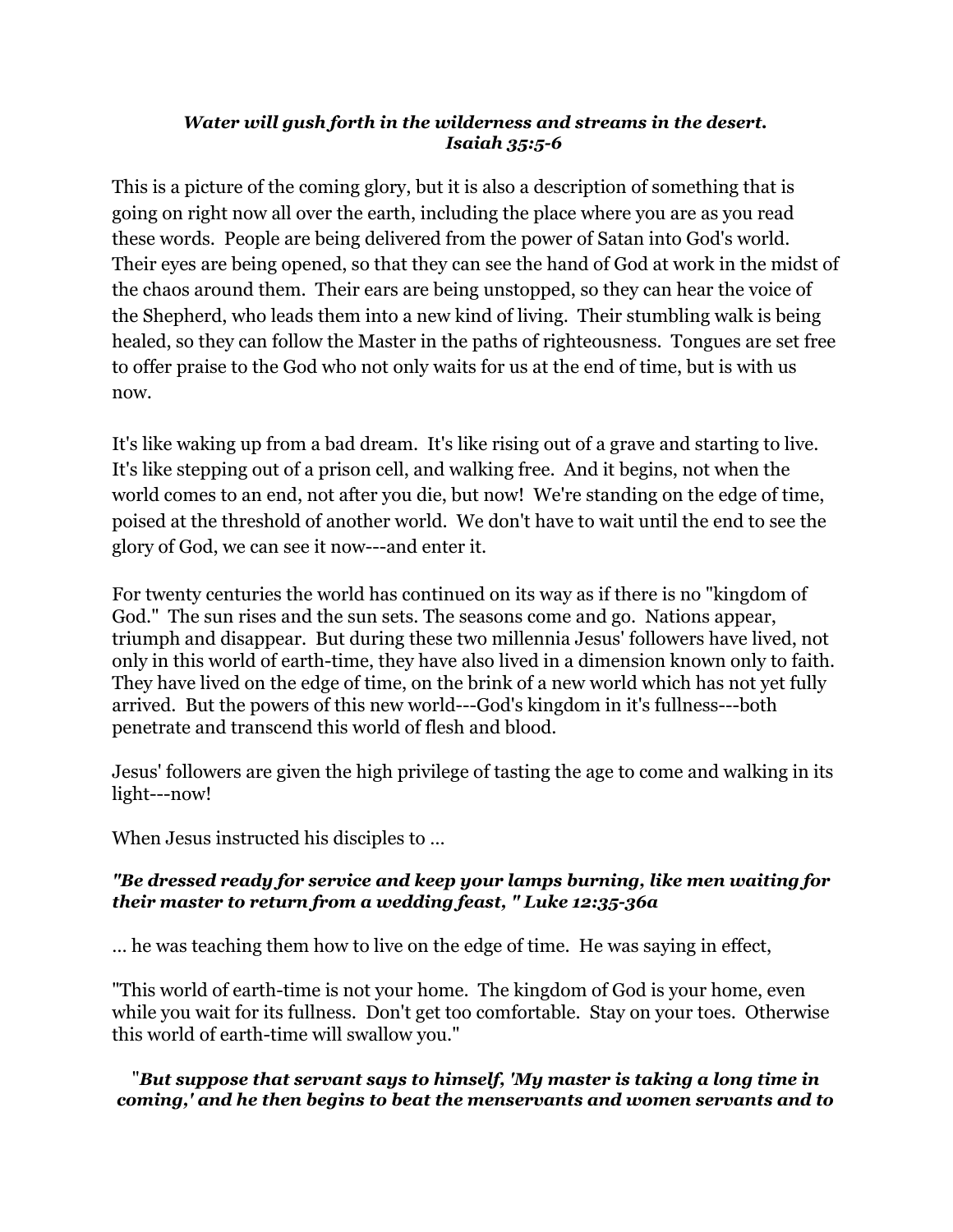#### *eat and drink and get drunk. The master of that servant will come on a day when he does not expect him and at an hour he is not aware of. He will cut him to pieces and assign him a place with the unbelievers." Luke 12:45-46*

The issue is not, How soon is Jesus coming? Will it be in my lifetime? The issue is, where am I living at this moment in God's universe? Am I imprisoned in earth-time or am I living in the dimension of God's kingdom, out on the edge of time in the Vineyard, where Christ's return is always imminent?

No, the kingdom is not here in its fullness.

But the kingdom is here.

 If you sit around waiting for the day of glory to arrive, without entering into the labor of the kingdom as it now exists, you will be caught unprepared when glory dawns.

We wait for the kingdom in its fullness by entering the kingdom which is already here.

Waiting is not sitting. Waiting is acting.

## **Waiting in Faith**

Yes, we're waiting for Jesus to return and bring all suffering to an end. We're waiting for the day when …

### *"the earth will be filled with the knowledge of the glory of the Lord as the waters cover the sea." Habakkuk 2:14*

But we're waiting with a faith which allows us to taste these things now. You pass through that invisible door, and you're there. You still live in the same place, you look the same, speak with the same tongue. But you're in heaven, even while you walk this earth. You've stepped from this world of grief into a world of glory.

You are walking with God.

You have God's life burning within you, inspiring your thoughts, directing your steps.

Jesus explains that the door to this heavenly kingdom, which you can enter any time you choose, is faith.

*"Have faith in God!" he says. Mark 11:22 "Everything is possible for him who believes." Mark 9:23 "Anyone who has faith in me will do what I have been doing." John 14:12*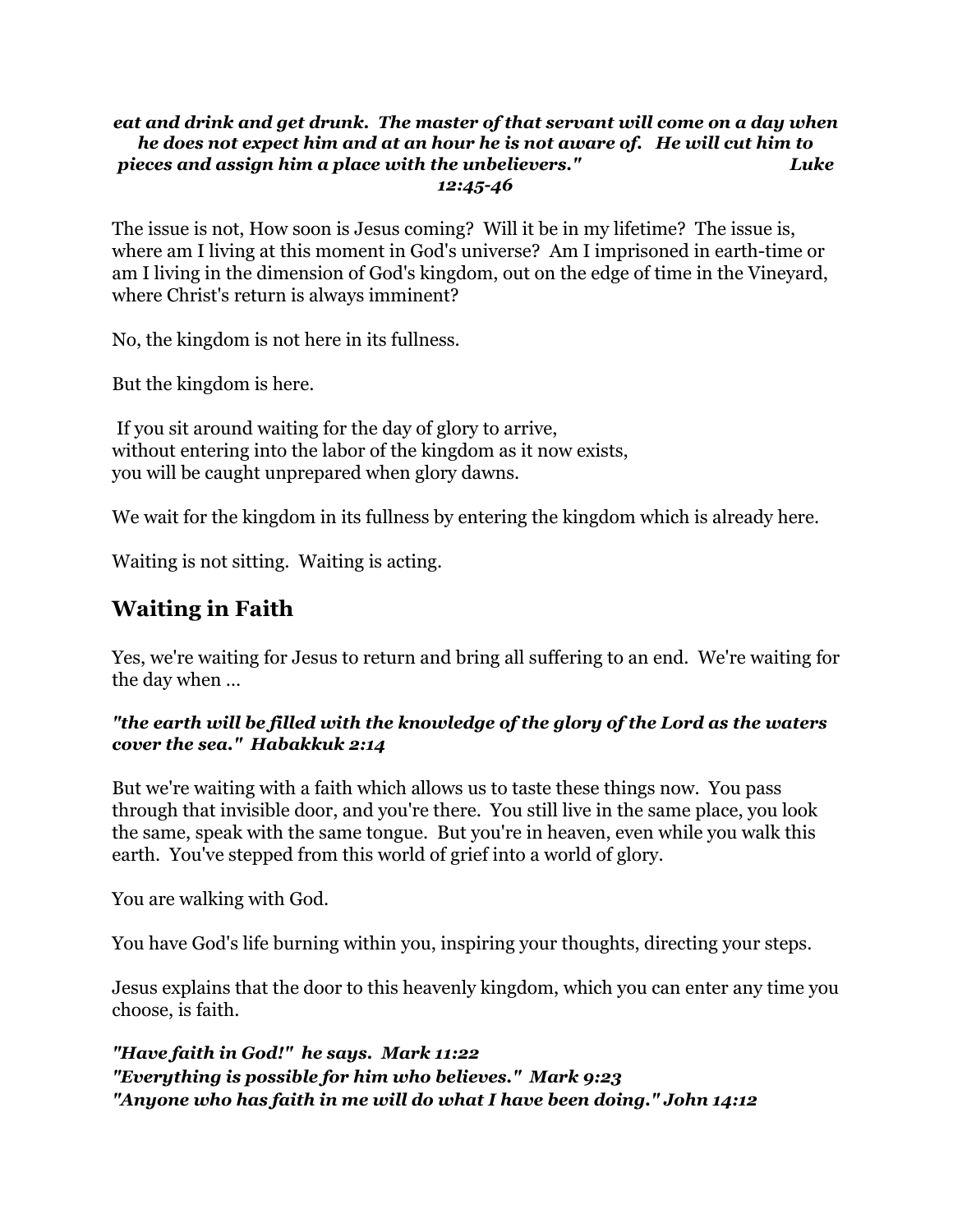Most of us have spent too many years in a twilight zone of half-belief where we've been half-aware of what we could be, what we could have in God. We're still on the outside looking in. We talk about it, sing about it, even wish for it, yet something keeps us from entering the kingdom decisively. We've been afraid to leave these shallows of half-belief and launch out into the deep waters of faith. We're in between. In fact we've been in between for so long that many of us seem to think that this is all there is---this twilight zone of half-belief.

"Heaven begins," says Jesus, "when you come out of that bunker of half-belief, and commit yourself to me all the way.*" (See Luke 9:62)*

Jesus pioneered this way of faith for us. He cut a path; all we have to do is follow it. "How could Jesus pioneer the way of faith?" you say, "he was God! How can God have faith in God?" Jesus walked the road of faith, not as God, but as a man, as human and needy (yet without sin) as you and I.

Scripture tells us that God the Son laid aside his glory, gave up his divine attributes, emptied himself of all that, so that he could be the Second Adam. So that, where the First Adam failed to walk by faith, and produced a human race that never could walk by faith, the Second Adam---Jesus---did walk by faith and is producing a new race that can follow in his steps. His death and resurrection have made it possible.

We can get up in the morning and present our bodies to God as a living sacrifice. We can walk by faith twenty-four hours a day, seven days a week, in our homes, on our jobs, with our possessions, with our money. Our hearts can continuously be singing his praises saying, "Lord, I'm yours, and all that I have is yours. All I want to do is live to your glory!" As we do that, the glory of the world to come sets our hearts on fire, and we know that the kingdom of God is already alive within u**s.**

### **Prayer**

Lord Jesus, guide us to the truth that waiting is acting. Waiting is rising from the grave and living, now. Waiting is walking through the doors you open, now. Waiting is entering your Kingdom, now. And Dear, Living Lord, while we wait, open our eyes so we can see your hand, now; Unstop our ears so we may hear you, now; Guide our feet so we follow your path, now; Open our mouths so we can rejoice in your Kingdom, now. Lord, Jesus what a beautiful gift and honor that we can begin to dwell in your kingdom, now. Help us to keep choosing to live in your Kingdom as we live our lives out on this earth. Help us to leave our doubts behind and step into your world of glory, now. Lord, all we have is yours, now.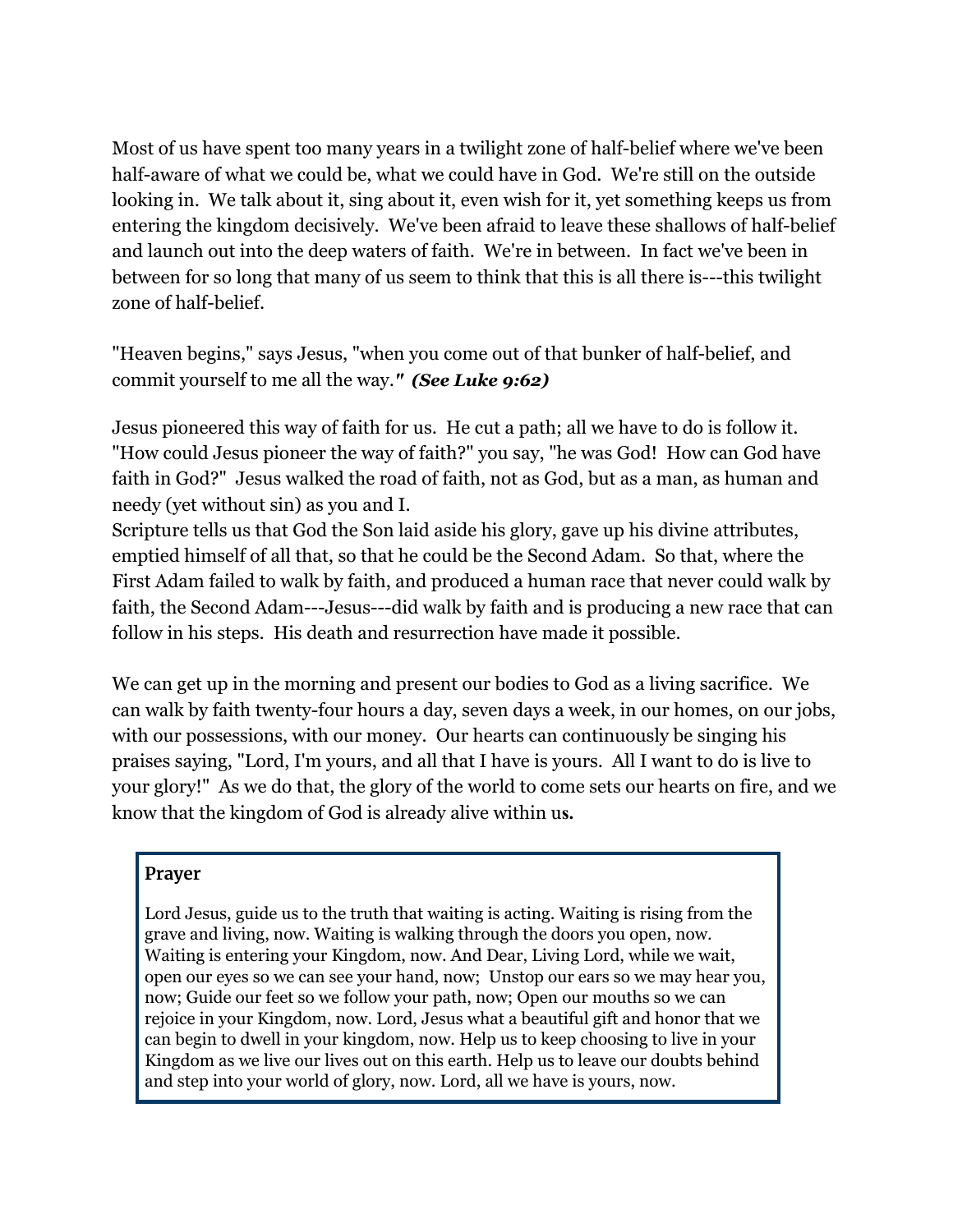# **WHAT ARE WE WAITING FOR?**

**An excerpt pages 25-30 (Chapter 2)**

### **WHAT ARE WE WAITING FOR?**

#### *"Be dressed ready for service and keep your lamps burning, like men waiting for their master to return from a wedding banquet, so that when he comes and knocks they can immediately open the door for him." Luke 12:35-36*

Sure, waiting is part of living. Waiting for the light to turn green, for the elevator, for the test results. "Please wait, your call will be taken by the first available representative." In the early stages of waiting, we're impatient. Hurry up! Let's get this line moving! But as time wears on, we sink into apathy. What's the use? There's nothing I can do.

 Believers have been waiting for Christ's return for a long, long time, so long that many Christians have given themselves over to apathy. But his command is still unchanged; we are to wait for him with our "loins girded" and our "lamps burning." Instead of sitting around marking time until God opens a door to the future that is still closed, we are instructed to get up and walk through a door he has already opened. Our job is to "wait" for that closed door to open by passing through a door where the Lord Jesus is already present and alive and calling to us.

Jesus came to town and said in effect, "What are you waiting for? It's here! The Kingdom of God is upon you!" While the rest of the world continued on its cynical way, Jesus began to bring people into God's world---right in the middle of this world, right here in Satan's territory! He became the door to another world. People could pass through this door into a place where God's will is done on earth as it is in heaven.

That door is as close to you as it was to the people of Jesus' day. When you pass over the threshold, you are standing on the edge of time, and begin to experience "the end of the world as we know it." You still live in the same house, breathe the same air, walk around in the same body. But it's a different world for you, because God's Spirit has lifted you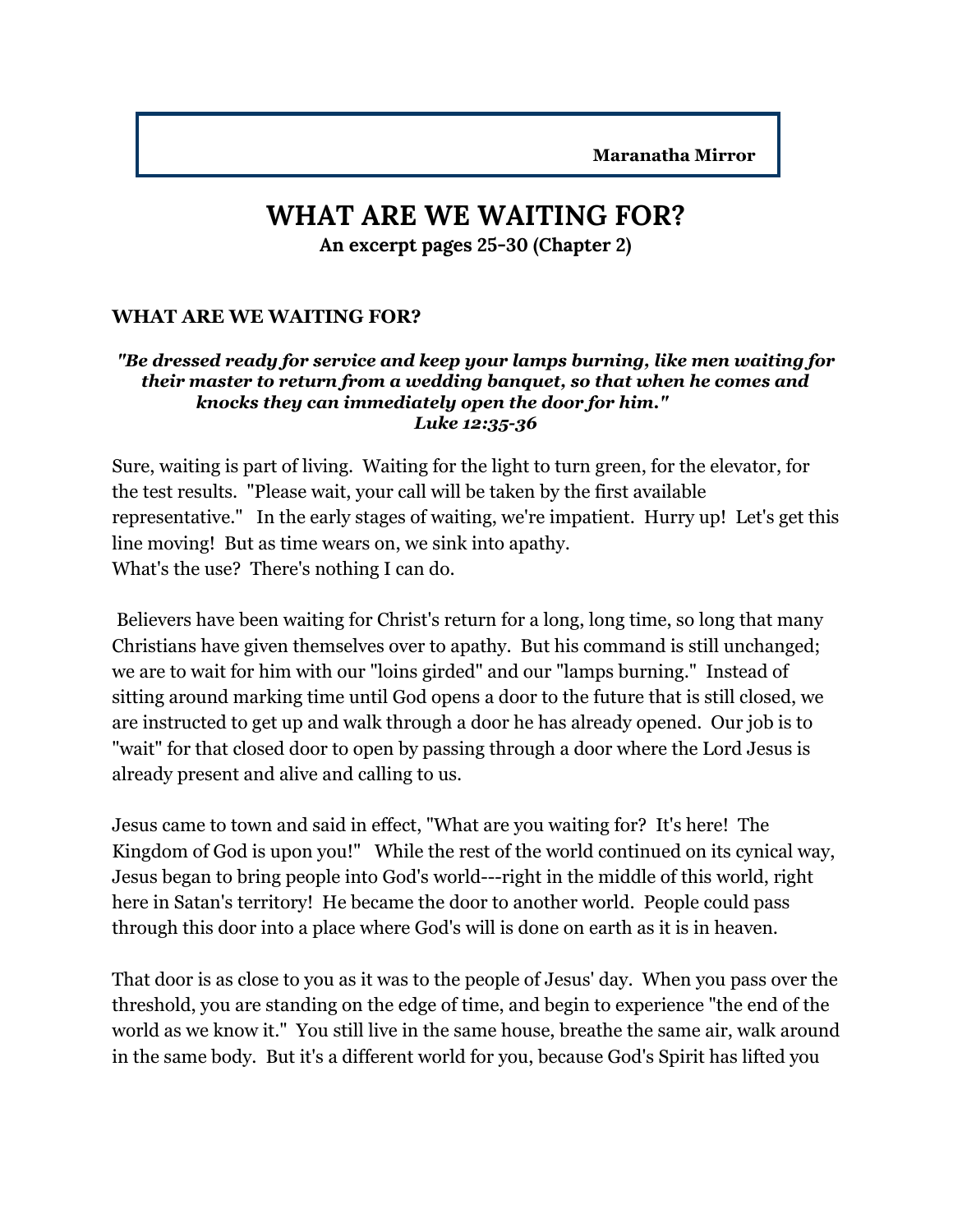into a spiritual dimension in which the glory of the end of the age is already part of your life.

### *Then will the eyes of the blind be opened and the ears of the deaf unstopped. Then will the lame leap like a deer, and the tongue of the dumb shout for joy. Water will gush forth in the wilderness and streams in the desert. Isaiah 35:5-6*

This is a picture of the coming glory, but it is also a description of something that is going on right now all over the earth, including the place where you are as you read these words. People are being delivered from the power of Satan into God's world. Their eyes are being opened, so that they can see the hand of God at work in the midst of the chaos around them. Their ears are being unstopped, so they can hear the voice of the Shepherd, who leads them into a new kind of living. Their stumbling walk is being healed, so they can follow the Master in the paths of righteousness. Tongues are set free to offer praise to the God who not only waits for us at the end of time, but is with us now.

It's like waking up from a bad dream. It's like rising out of a grave and starting to live. It's like stepping out of a prison cell, and walking free. And it begins, not when the world comes to an end, not after you die, but now! We're standing on the edge of time, poised at the threshold of another world. We don't have to wait until the end to see the glory of God, we can see it now---and enter it.

For twenty centuries the world has continued on its way as if there is no "kingdom of God." The sun rises and the sun sets. The seasons come and go. Nations appear, triumph and disappear. But during these two millennia Jesus' followers have lived, not only in this world of earth-time, they have also lived in a dimension known only to faith. They have lived on the edge of time, on the brink of a new world which has not yet fully arrived. But the powers of this new world---God's kingdom in it's fullness---both penetrate and transcend this world of flesh and blood.

Jesus' followers are given the high privilege of tasting the age to come and walking in its light---now!

When Jesus instructed his disciples to …

## *"Be dressed ready for service and keep your lamps burning, like men waiting for their master to return from a wedding feast, " Luke 12:35-36a*

… he was teaching them how to live on the edge of time. He was saying in effect,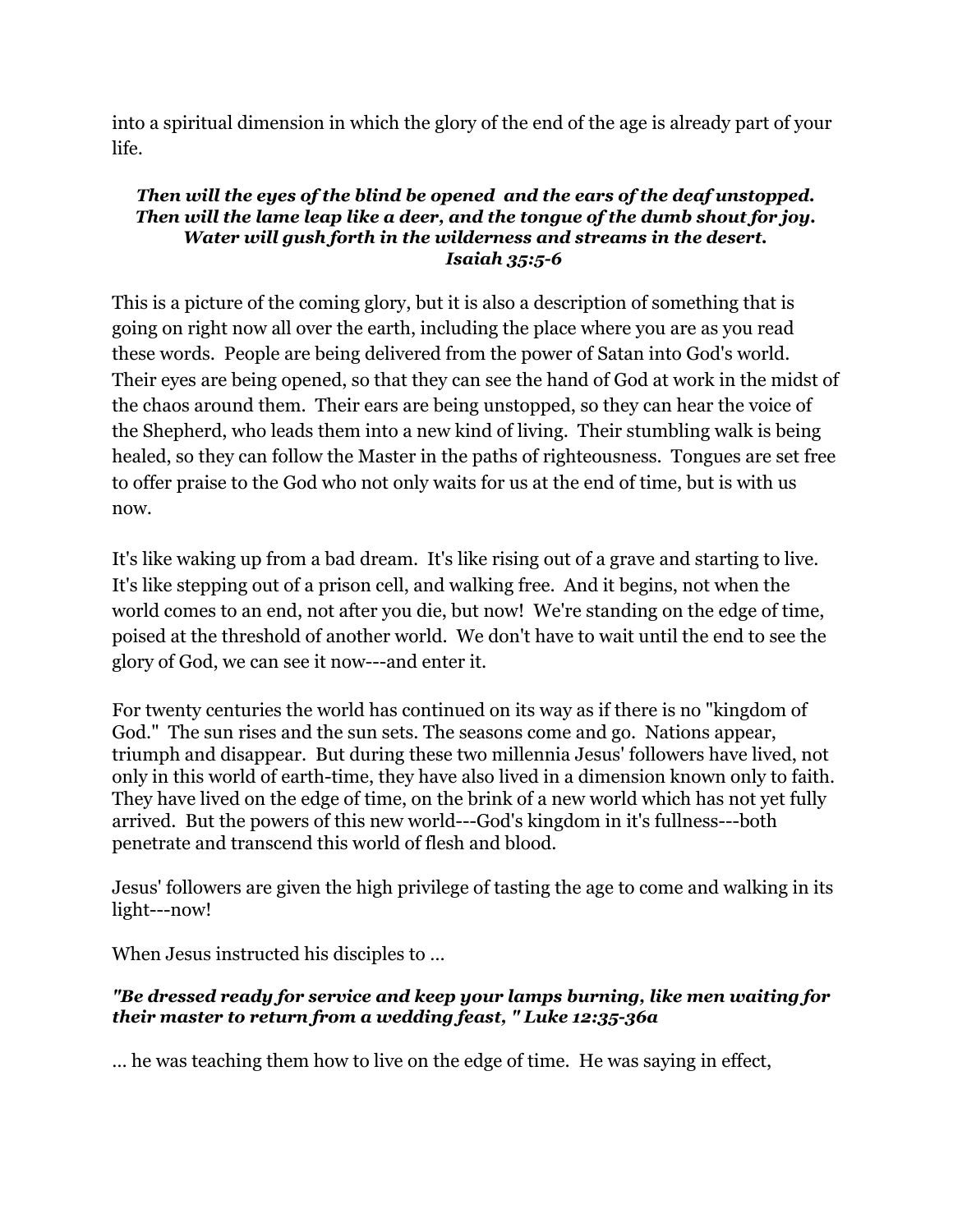"This world of earth-time is not your home. The kingdom of God is your home, even while you wait for its fullness. Don't get too comfortable. Stay on your toes. Otherwise this world of earth-time will swallow you."

#### "*But suppose that servant says to himself, 'My master is taking a long time in coming,' and he then begins to beat the menservants and women servants and to eat and drink and get drunk. The master of that servant will come on a day when he does not expect him and at an hour he is not aware of. He will cut him to pieces and assign him a place with the unbelievers." Luke 12:45-46*

The issue is not, How soon is Jesus coming? Will it be in my lifetime? The issue is, where am I living at this moment in God's universe? Am I imprisoned in earth-time or am I living in the dimension of God's kingdom, out on the edge of time in the Vineyard, where Christ's return is always imminent?

No, the kingdom is not here in its fullness.

But the kingdom is here.

 If you sit around waiting for the day of glory to arrive, without entering into the labor of the kingdom as it now exists, you will be caught unprepared when glory dawns.

We wait for the kingdom in its fullness by entering the kingdom which is already here.

Waiting is not sitting. Waiting is acting.

## **Waiting in Faith**

Yes, we're waiting for Jesus to return and bring all suffering to an end. We're waiting for the day when …

### *"the earth will be filled with the knowledge of the glory of the Lord as the waters cover the sea." Habakkuk 2:14*

But we're waiting with a faith which allows us to taste these things now. You pass through that invisible door, and you're there. You still live in the same place, you look the same, speak with the same tongue. But you're in heaven, even while you walk this earth. You've stepped from this world of grief into a world of glory.

You are walking with God.

You have God's life burning within you, inspiring your thoughts, directing your steps.